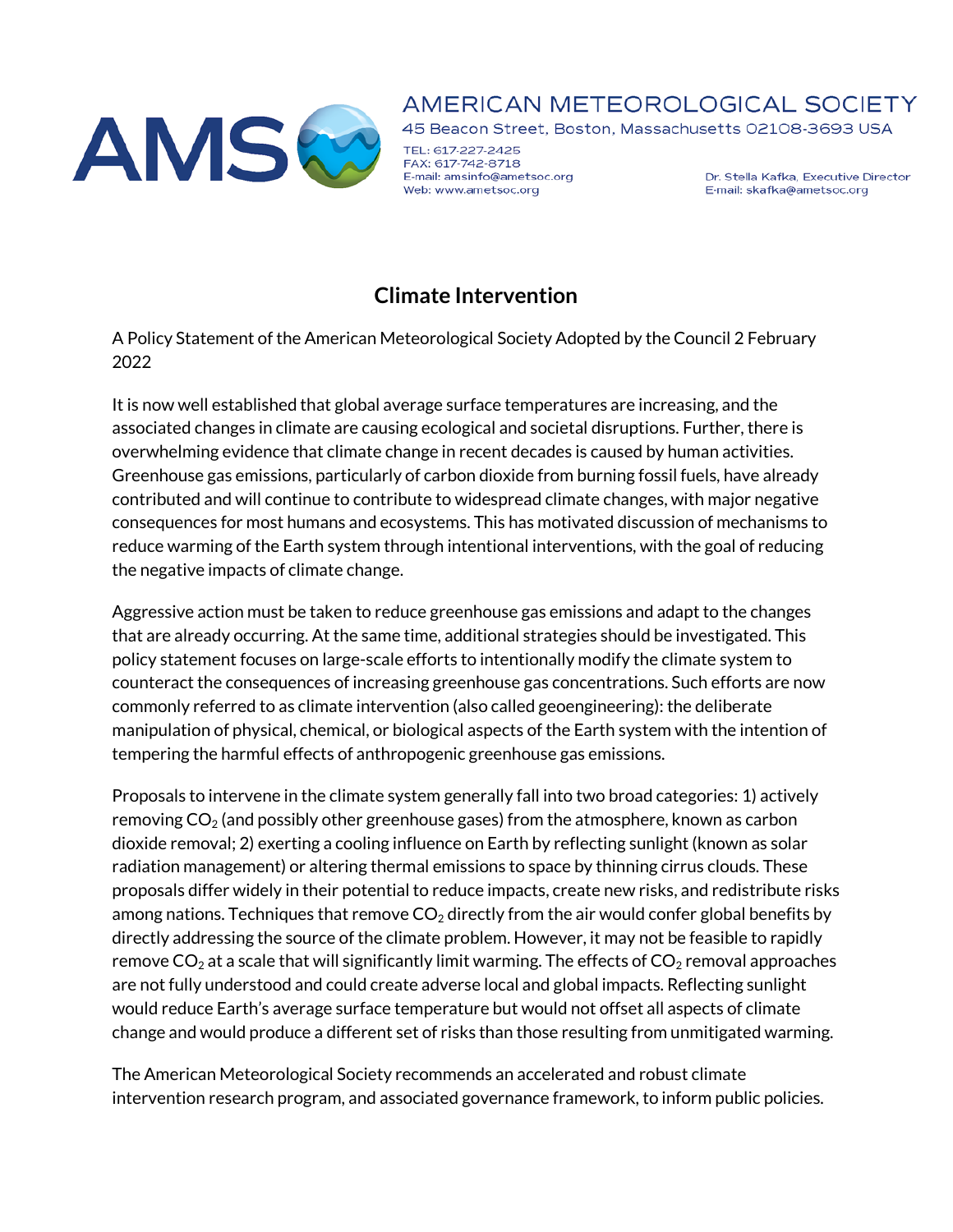This should not include the development of deployment platforms but needs to include study of the feasibility of different deployment scenarios and strategies and how they would affect climate risk. The governance framework should account for the range of expertise needed beyond science and technology, and ensure that the U.S. research program is coordinated with international efforts. The research program should include inputs from civil society and other key stakeholders, including climate-vulnerable communities and underrepresented groups, and from indigenous populations, to assess how climate intervention could affect climate risks, including their distribution across different ecosystems and sectors of society.

The research program should address 1) the scientific and technological potential for intentional interventions in the climate system to reduce climate warming, 2) quantification of the intended and unintended environmental responses of such interventions, and 3) continuous and enhanced observation of the Earth system. Because intentional climate intervention is inherently controversial, it is particularly important for research in this area to be transparent, open, unbiased, and accessible. Moreover, research results should be couched in terms that acknowledge the presence of irreducible uncertainties in projecting the outcomes of both anthropogenic climate change and of any interventions intended to counter it. The desired outcome is for society to have the best possible information in hand to assess different options for reducing the risks of climate change and to decide if actions should include intentional climate intervention.

Comprehensive Earth system model simulations will play a critical role in quantifying the regional to global impacts of different climate intervention approaches. By their nature, models are imperfect, and, as with any other climate projections, a projection of climate intervention outcomes will be subject to considerable uncertainty. To reduce uncertainties in the Earth system models, improved understanding and representation of key processes is needed. This could be achieved through a program of laboratory and field experiments and process-oriented simulations. Sustained monitoring of the Earth system and targeted field campaigns will be critical, not only to improve our understanding of key processes but for establishing an observational baseline of the system behavior prior to any intervention. Monitoring and field studies would also be needed for quantifying impacts should an intervention be implemented. These studies will yield additional benefits in our understanding of atmospheric processes and the climate system, with implications beyond what is needed for decisions related to climate intervention, such as improved weather predictions and climate projections.

The climate crisis must be addressed by ending net emissions of greenhouse gases, and at the same time, adapting to changes already happening. While it is currently premature to either advocate for or rule out climate interventions, these decisions, when they are made, must be